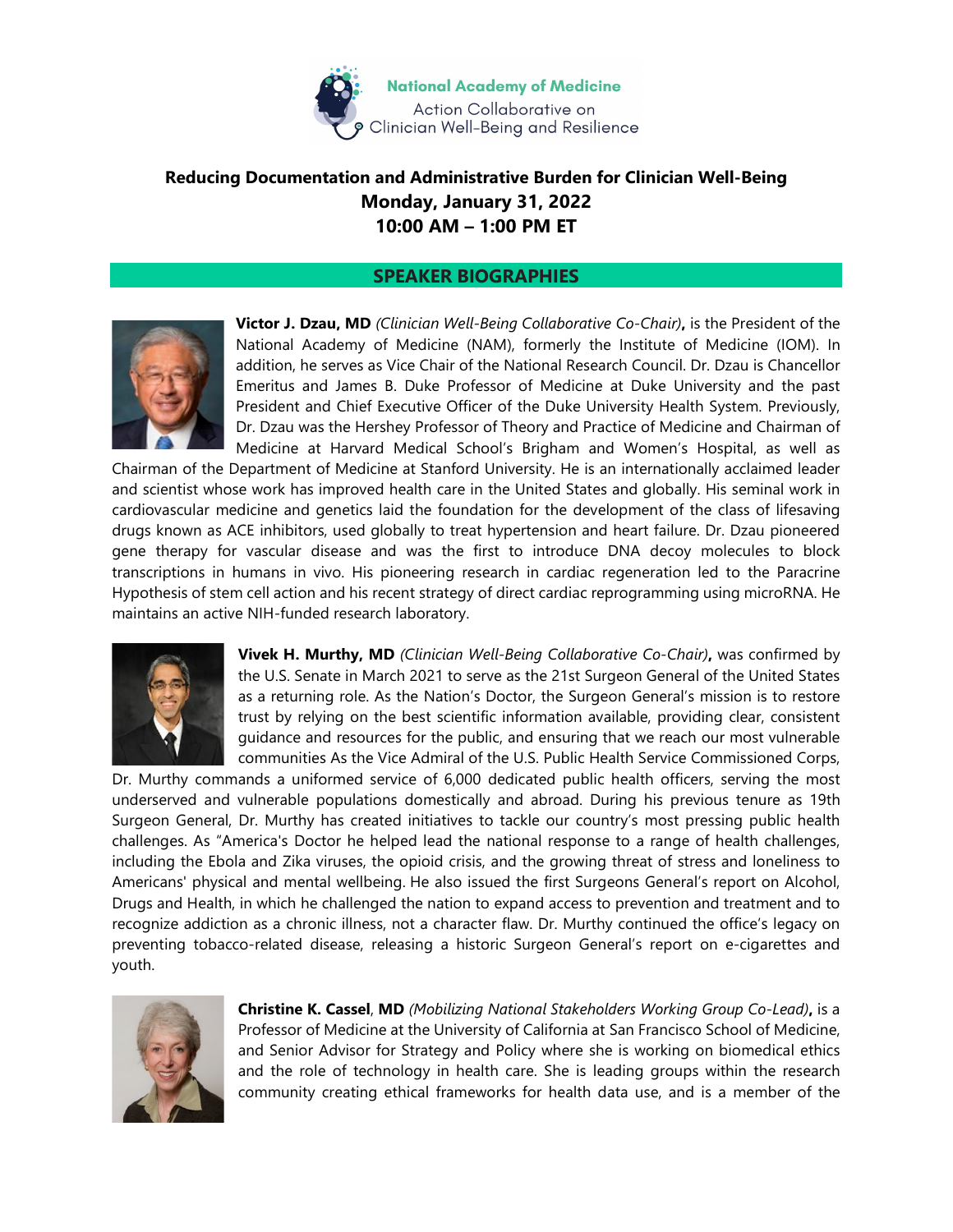University of California Presidential Working Group on Artificial Intelligence Standing Council and co-chair of the UC Task Force on Community Engagement and Justice Based Models of Data Governance. She is leading a group of experts within the Clinical Translational Science Institute focused on the ethical and trustworthy use of patient data in big data applications such as artificial intelligence. In March of 2018, Dr. Cassel completed her term as Planning Dean for the new Kaiser Permanente School of Medicine, based in Pasadena, CA. From 2013-2016 she was the President and CEO of the National Quality Forum and prior to that served as president and CEO of the American Board of Internal Medicine and the ABIM Foundation. Dr. Cassel was one of 20 scientists chosen by President Obama to serve on the President's Council of Advisors on Science and Technology (PCAST). She chaired or co-chaired PCAST reports on health information technology, scientific innovation in drug development and evaluation, systems engineering in healthcare, technology to foster independence and quality of life in an aging population, and safe drinking water systems. She is author of over 200 articles and author or editor of 11 books, including one of the leading textbooks in geriatric medicine, and *Medicare Matters: What Geriatric Medicine Can Teach American Health Care.*



**Jeffrey P. Gold, MD** *(Mobilizing National Stakeholders Working Group Co-Lead)***,** is a nationally recognized leader and tireless advocate for transforming higher education, academic medicine and health care delivery. He became the eighth chancellor of the University of Nebraska Medical Center, Vice President of the University of Nebraska System and the chair the board of UNMC's principle clinical care academic health system partner, the Nebraska Medicine Health System, in January of 2014. As UNMC's chief

executive officer, Dr. Gold is responsible for all aspects of campus leadership, program quality and operations, including 7 Colleges, numerous institutes, a staff and faculty of about 5,000 and its 4,100 health professions students. Additionally, Nebraska Medicine has over 7,500 employees and an operating budget of well more than \$2 billion. The combined annual economic impact of the "500-mile campus" academic health center with 7 Health Profession Colleges, 2 Institutes, 37 Centers of Excellence exceeds \$6.5 billion. In April of 2017 Dr. Gold was also named the Chancellor of the University of Nebraska at Omaha, the state's public urban metropolitan university. The University of Nebraska at Omaha has an enrollment of over 12,000 undergraduate students, 3,000 graduate students, a broad public service mission and an NCAA Division I-A athletic program. In July 2021 Dr Gold was named the Executive Vice President and Provost of the University of Nebraska System, the multi campus land grant system with over 50,000 students and over \$500M in research. He is the former Chair of the AMA Council on Medical Education, as well as the Board Chair of the LCME and the ACGME, with current service on several volunteer Boards. Dr. Gold holds a tenured faculty appointment at the rank of Professor in the College of Medicine and as well, as a Professor in the College of Public Health, where his research interests in health care policy, population health and epidemiology are concentrated. Dr. Gold is a proud graduate from the Cornell University College of Engineering, where he received a degree in Theoretical and Applied Mechanics. He earned his M.D. from the Weill Cornell College of Medicine and completed his general surgery residency at The New York – Presbyterian Hospital and Memorial Sloan Kettering Cancer Center, where he later served as the administrative chief resident. He completed his cardiothoracic surgical fellowship training at the Brigham and Women's Hospital in Boston with additional training in pediatric cardiac surgery at the Boston Children's Hospital, both of Harvard Medical School. He is married for more than forty years to a physician and has two adult children.



**Tait Shanafelt, MD** *(Mobilizing National Stakeholders Working Group Co-Lead)***,** is the chief wellness officer, associate dean, and Jeanie and Stewart Richie Professor of Medicine at Stanford University. Dr. Shanafelt is a hematologist/oncologist whose clinical work focuses on the care of patients with chronic lymphocytic leukemia. He is currently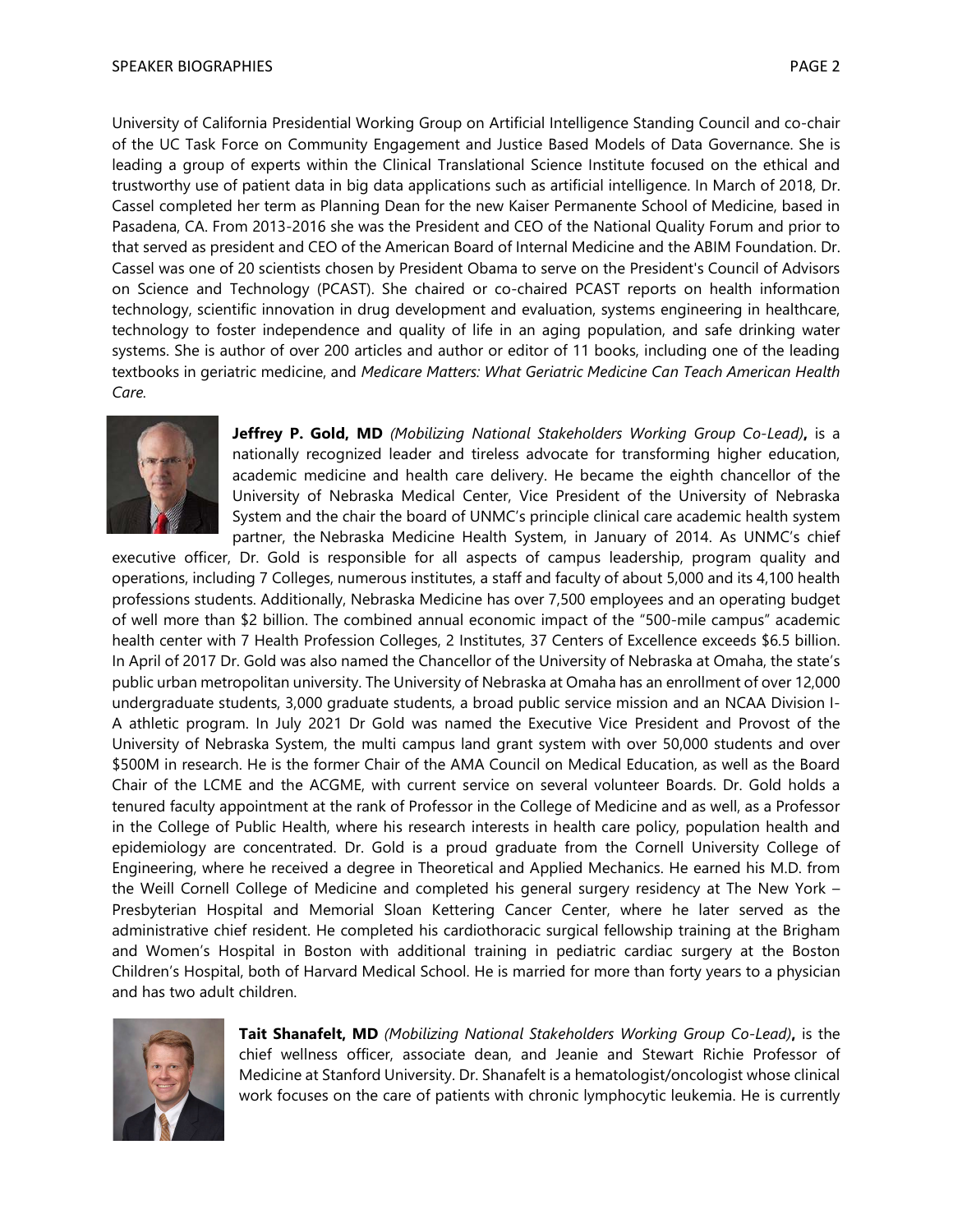the principle investigator on two R01 grants from the National Cancer Institute and served as a member of the NCI Leukemia Steering Committee for 7 years. He has been the principle investigator on numerous clinical trials testing new treatments for patients with chronic lymphocytic leukemia including two national phase three trials for the Eastern Cooperative Oncology Group (ECOG). He has published >475 peer review manuscripts and commentaries in addition to more than 100 abstracts and book chapters. In addition to his leukemia research, Tait is an international thought leader and researcher in the field of physician wellbeing and its implications for quality of care. His pioneering studies in this area nearly 20 years ago are credited with helping launch the entire field of organizational efforts to promote physician well-being. He previously served as the founding director of the Mayo Clinic Department of Medicine Program on Physician Well- being and served a 3-year term as the president of the Mayo Clinic Voting Staff from 2013- 2016. In 2017, he moved to Stanford where he leads the WellMD Center. He served as a member of the American College of Taskforce on Physician Well-being and the National Academy of Medicine Committee on System Approaches to Support Clinician Well-being. He has helped hundreds of organizations and their leaders work to improve burnout and promote professional fulfillment for physicians. Dr. Shanafelt has published over 200 manuscripts on this topic including numerous works in JAMA and the Annals of Internal Medicine and he has served as a keynote speaker to the AMA, ACGME, AAMC, and ABIM. Tait's studies in this area have also been cited in CNN, USA Today, Time magazine, U.S. News, and the New York Times. In 2018, he was named by TIME Magazine as one of the 50 most influential people in healthcare.



**Megan Adamson, MD, MHS-CL, FAAFP,** is a Family Physician and the Medical Director at Clinica Family Health, a Federally Qualified Health Center in Colorado. She is board-certified in family, obesity, and lifestyle medicine, and holds a Master of Health Sciences in Clinical Leadership from Duke University. Dr. Adamson is the immediate past chair of the American Academy of Family Physicians Commission on Quality and Practice and has served as AAFP's advisor to the AMA RVU Update Committee (RUC) since 2018. Dr. Adamson graduated from Boston University School of Medicine and completed her residency in Community and Family Medicine at Duke University

Hospital. She served as faculty at Dartmouth's Geisel School of Medicine in the Department of Community and Family Medicine from 2014 to 2018, where she helped start an employer-based primary care practice for Dartmouth-Hitchcock hospital employees and their families. While at Dartmouth, she worked to develop and implement population-based performance measures for value-based payment. In 2019, Dr. Adamson helped the RUC to assess the valuation of the updated outpatient office visit E/M codes, and she's` here to talk today about the impact of those changes on the day-to-day work of family physicians, and how we can further the goal of reducing physician burnout.



**Nancy Howell Agee** is President and CEO of Carilion Clinic, a \$2.4 billion not-for-profit health care system headquartered in Roanoke, Virginia; serving over 1 million people in Virginia and West Virginia. Carilion Clinic is organized as a large physician group with more than 1,300 employed physicians, an academic medical center and 7 hospitals ranging from a large, tertiary/quaternary medical center, Level 1 Trauma Center and teaching hospital to a Children's Hospital to midsized community hospitals to small rural or critical access hospitals as well as multiple business lines such as Home Health,

Imaging Services, Pharmacies and Urgent Care. Ms. Agee was the Executive Vice President and Chief Operating Officer before becoming CEO. She co-led Carilion's transformation from a collection of hospitals to a patient-centered, physician-led organization. The reorganization included a public/private partnership with Virginia Tech to create an allopathic medical school and a research institute.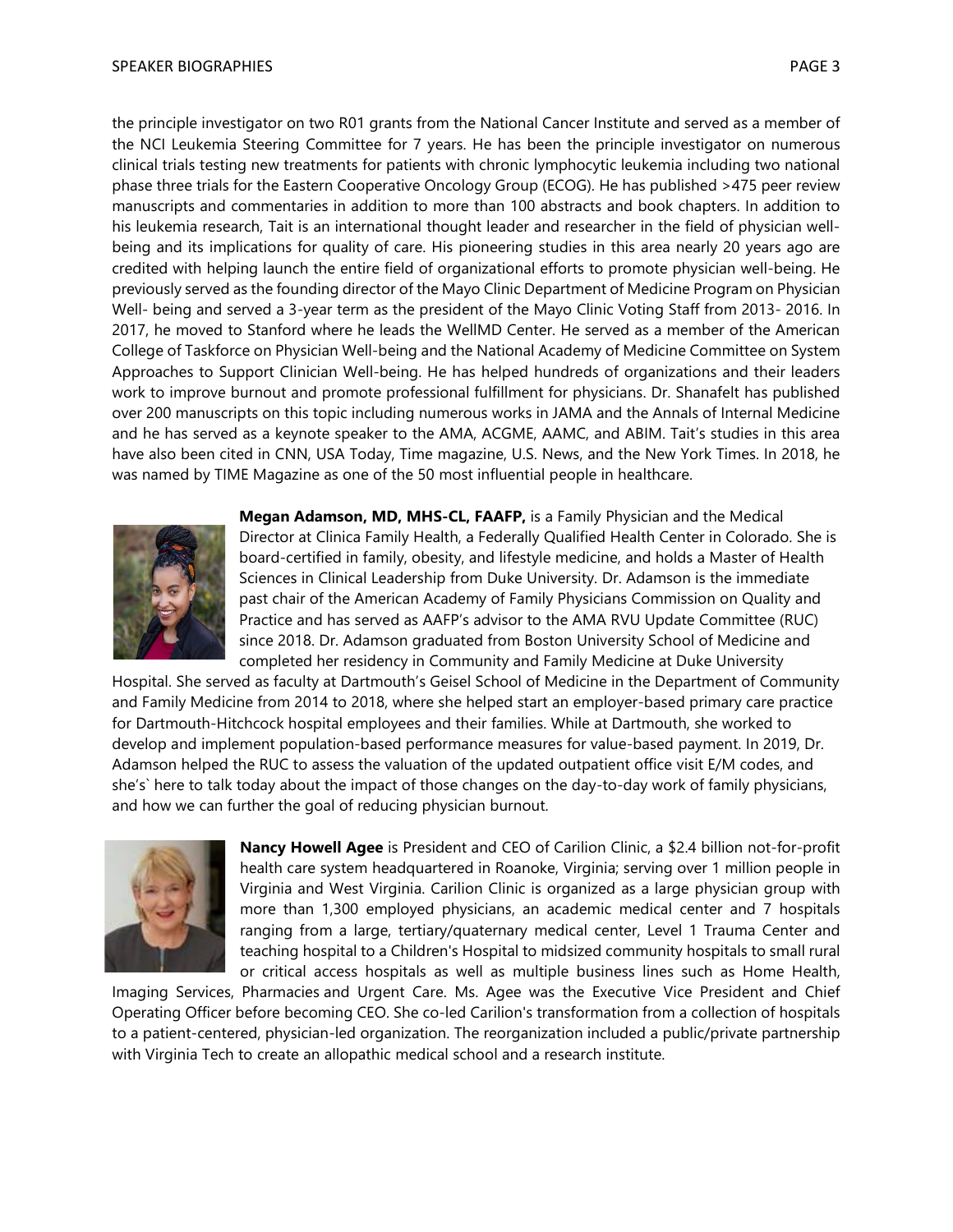

**Nate C. Apathy, PhD,** is a postdoctoral fellow in health services research at the Perelman School of Medicine and an associate fellow at the Leonard Davis Institute of Health Economics at the University of Pennsylvania. He is also an Affiliated Research Scientist at the Regenstrief Institute in Indianapolis, Indiana. He holds a PhD in Health Policy & Management from the Richard M. Fairbanks School of Public Health at Indiana University. His research sits at the intersection of health services research, health policy, and health informatics. He studies the role of health information technology in support

of delivery and payment reform efforts; the impact of regulations on innovation, adoption, and use; and he uses system-generated log data to increase understanding of health IT's impact on care quality.



**Joseph E. Kerschner, MD,** became the Dean of the School of Medicine and Executive Vice President of the Medical College of Wisconsin (MCW) in November 2011 following 10 months as Interim Dean. Dr. Kerschner assumed the additional role of Provost of the MCW Health Sciences University in 2017. In 2020, Dr. Kerschner was named *The Julia A. Uihlein, MA*, *Dean of the School of Medicine*. Dr. Kerschner also is a Professor in the Departments of Otolaryngology and Communication Sciences and

Microbiology & Immunology. He has held numerous leadership roles in organized medicine, including membership on the Board of Directors for the Association of American Medical Colleges (AAMC) from 2015-2021 and serving as Chair of the AAMC Board from 2019-2020. Dr. Kerschner also served as a member of the AAMC Council of Deans Administrative Board from 2014-2018 and served as Chair of the Council of Deans (2017-2018). Dr. Kerschner maintains an active research laboratory which has been continuously funded by the National Institutes of Health since 2001. He has published more than 150 manuscripts in peer-reviewed journals and has authored or co-authored 23 books, chapters and reviews. He also maintains a busy pediatric otolaryngology surgical practice.



**Jennifer Martin, DNP, RN, NEA-BC,** is a registered nurse who began her career by earning her Associates degree in 1987. A believer in lifelong learning, she earned her BSN in 1993 from Radford University, her MSN in 2007 from Jefferson College of Health Sciences and her DNP from James Madison University in 2016. She has been board certified in Nursing Administration since 2010. Her clinical background is critical care. Jennifer's twenty-five years of leadership experience includes nursing quality, hospital

Magnet® program, inpatient operations, and clinical informatics. With a dual reporting structure to the CNO and CMIO, Jennifer currently serves in the role of Sr. Director for Clinical Informatics at Carilion Clinic. Her areas of responsibility include hospital nursing Magnet® program, nursing data reporting and clinical informatics. Jennifer is passionate about making positive changes in clinician workflows to enable the common goal of exceptional quality patient care.



**Barry Marx, MD,** currently serves as the Director of the Office of Clinician Engagement for the Centers for Medicare and Medicaid Services (CMS), and Medical Officer in the Center for Clinical Standards and Quality. Dr. Marx's committed focus is on the achievement of positive health outcomes for patients and families through the delivery of high quality, person-centered care, across all care settings. He believes that these outcomes are best supported by robust efforts to actively engage and enable clinicians,

their staffs, and support systems to provide care that is personalized, collaborative, informed by best practice, and that fosters the joy and rewards of clinical medicine. His clinical focus is on the care of children and families in challenging circumstances. Dr. Marx comes to CMS from the Department of Defense, most recently as the Chief of Primary Care of the Kirk US Army Health Clinic at Aberdeen Proving Ground. Prior